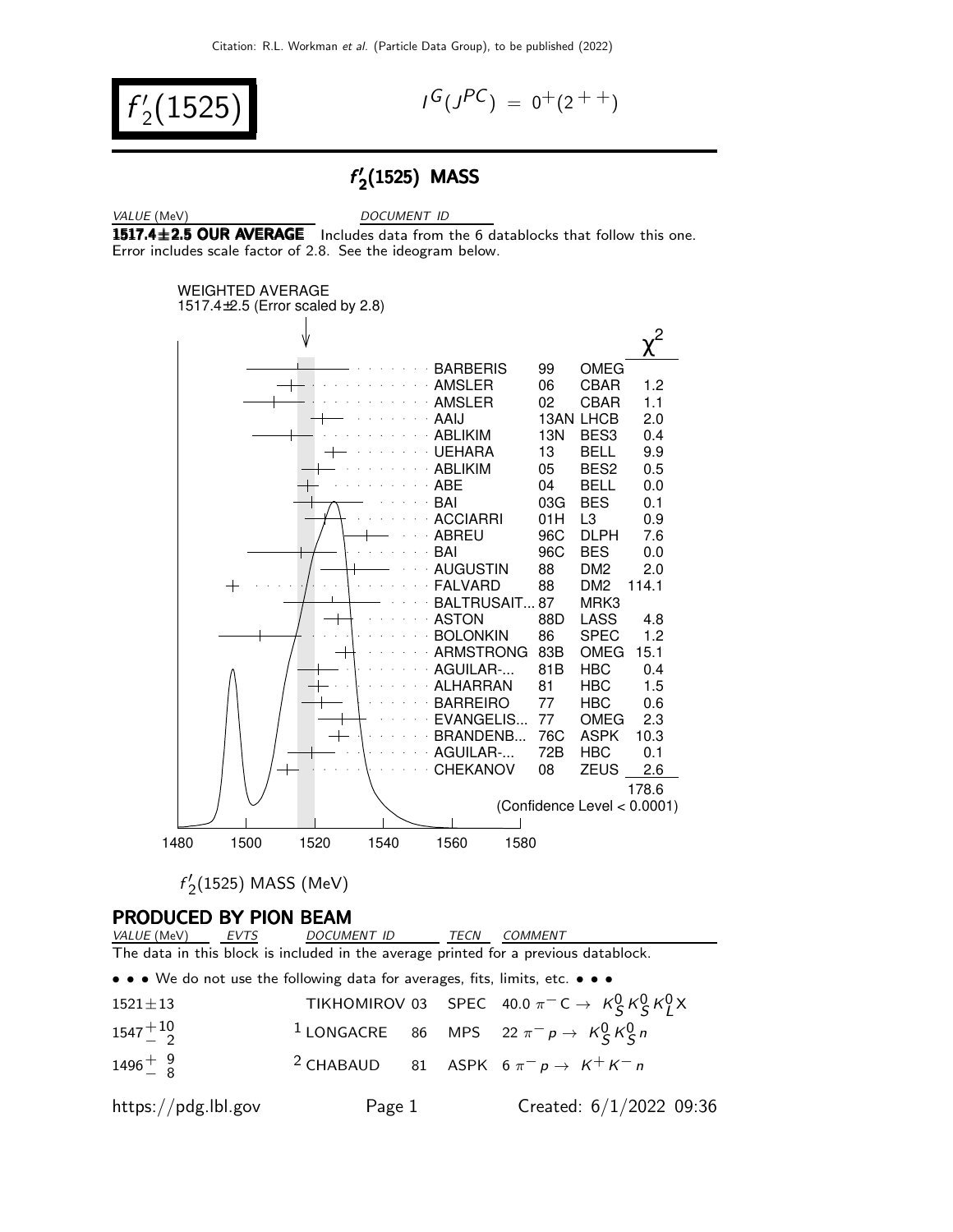| $1497 + 8$    |    |  | CHABAUD 81 ASPK 18.4 $\pi^- p \rightarrow K^+ K^- n$                                |
|---------------|----|--|-------------------------------------------------------------------------------------|
| $1492 + 29$   |    |  | GORLICH 80 ASPK 17 $\pi^-$ ppolarized $\rightarrow$ K <sup>+</sup> K <sup>-</sup> n |
| $1502 \pm 25$ |    |  | 3 CORDEN 79 OMEG 12-15 $\pi^- p \to \pi^+ \pi^- n$                                  |
| 1480          | 14 |  | CRENNELL 66 HBC 6.0 $\pi^- p \to K^0_S K^0_S n$                                     |

 $\frac{1}{2}$  From a partial-wave analysis of data using a K-matrix formalism with 5 poles.

 $2$  CHABAUD 81 is a reanalysis of PAWLICKI 77 data.

 $3$  From an amplitude analysis where the  $f'$ .  $\frac{1}{2}$ (1525) width and elasticity are in complete disagreement with the values obtained from  $KK$  channel, making the solution dubious.

## PRODUCED BY  $K^{\pm}$  BEAM

| <i>VALUE</i> (MeV) | EVTS | DOCUMENT ID | <b>TFCN</b> | COMMENT                                                                             |
|--------------------|------|-------------|-------------|-------------------------------------------------------------------------------------|
|                    |      |             |             | The data in this block is included in the average printed for a previous datablock. |

1518.1 $\pm$  2.8 OUR AVERAGE Includes data from the datablock that follows this one. Error includes scale factor of 3.0. See the ideogram below.

| $1526.8 \pm 4.3$ |    |     |                                                                               |  | ASTON 88D LASS 11 $K^- p \rightarrow K^0_S K^0_S \Lambda$                    |
|------------------|----|-----|-------------------------------------------------------------------------------|--|------------------------------------------------------------------------------|
| 1504 $\pm$ 12    |    |     |                                                                               |  | BOLONKIN 86 SPEC 40 $K^- p \rightarrow K \overline{G} K \overline{G} Y$      |
| $1529 + 3$       |    |     |                                                                               |  | ARMSTRONG 83B OMEG 18.5 $K^- p \rightarrow K^- K^+ \Lambda$                  |
| $1521 + 6$       |    | 650 |                                                                               |  | AGUILAR- 81B HBC 4.2 $K^- p \rightarrow AK^+K^-$                             |
| $1521 \pm 3$     |    | 572 |                                                                               |  | ALHARRAN 81 HBC 8.25 $K^- p \rightarrow AK\overline{K}$                      |
| $1522 \pm 6$     |    | 123 |                                                                               |  | BARREIRO 77 HBC 4.15 $K^- p \rightarrow A K^0_S K^0_S$                       |
| 1528 $\pm$ 7     |    | 166 |                                                                               |  | EVANGELIS 77 OMEG 10 $K^- p \rightarrow K^+ K^-(\Lambda, \Sigma)$            |
| $1527 \pm 3$     |    | 120 |                                                                               |  | BRANDENB 76C ASPK 13 $K^- p \rightarrow K^+ K^-(\Lambda, \Sigma)$            |
| 1519 $\pm$ 7     |    | 100 |                                                                               |  | AGUILAR- 72B HBC 3.9,4.6 $K^- p \rightarrow K \overline{K}(\Lambda, \Sigma)$ |
|                  |    |     | • • • We do not use the following data for averages, fits, limits, etc. • • • |  |                                                                              |
| $1514 \pm 8$     | 61 |     | <b>BINON</b>                                                                  |  | 07 GAMS 32.5 $K^- p \rightarrow \eta \eta (\Lambda/\Sigma^0)$                |
| $1513 \pm 10$    |    |     | $1$ BARKOV                                                                    |  | 99 SPEC 40 $K^- p \rightarrow K^0_S K^0_S y$                                 |
|                  |    |     |                                                                               |  |                                                                              |

1 Systematic errors not estimated.

WEIGHTED AVERAGE

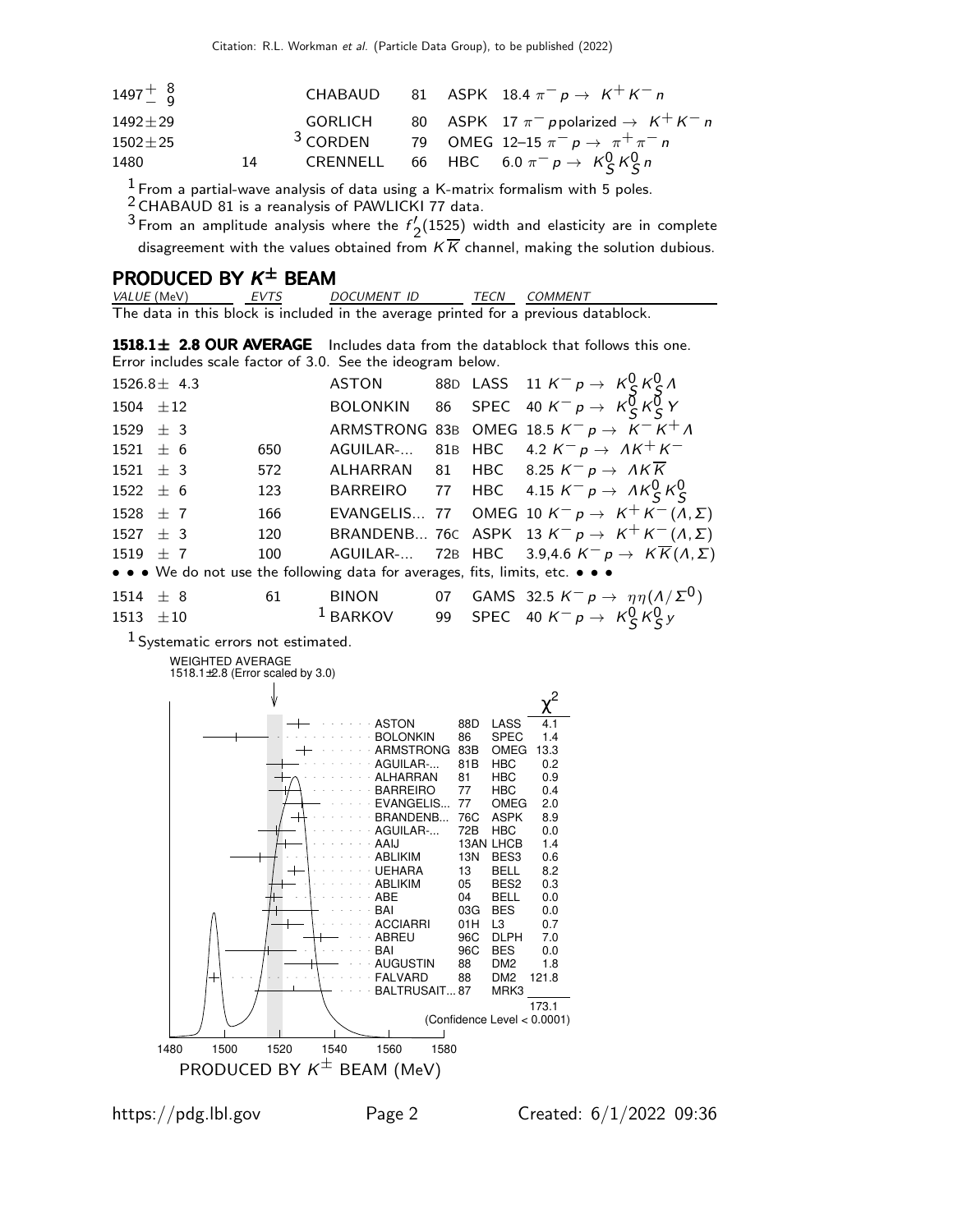# PRODUCED IN  $e^+e^-$  ANNIHILATION AND PARTICLE DECAYS

VALUE (MeV) EVTS DOCUMENT ID TECN COMMENT The data in this block is included in the average printed for a previous datablock.

**1514**  $\pm$  **5** OUR AVERAGE Error includes scale factor of 3.8. See the ideogram below.  $1522.2 \pm 2.8 \pm 5.3 \atop - 2.0$ AAIJ 13AN LHCB  $\overline{B}_{s}^{0} \rightarrow J/\psi K^{+} K^{-}$  $1513 \pm 5 \frac{+4}{-10}$ 5.5k <sup>1</sup> ABLIKIM 13N BES3  $e^+e^- \rightarrow J/\psi \rightarrow \gamma \eta \eta$  $1525.3 + 1.2 + 3.7$ <br> $1.4 - 2.1$ UEHARA 13 BELL  $\gamma \gamma \rightarrow K_S^0 K_S^0$ 1521  $\pm$  5 ABLIKIM 05 BES2  $J/\psi \rightarrow \phi K^+ K^ 1518 \pm 1 \pm 3$  ABE 04 BELL  $10.6 e^+ e^- \rightarrow$  $e^+e^- K^+ K^ 1519 \pm 2 \ \frac{+15}{-}5$ BAI 03G BES  $J/\psi \to \gamma K \overline{K}$ 1523  $\pm$  6 331 <sup>2</sup> ACCIARRI 01H L3 91, 183–209 e<sup>+</sup> e<sup>−</sup> →  $e^+e^-$  K<sup>0</sup><sub>S</sub> K<sup>0</sup><sub>S</sub> 1535  $\pm$  5  $\pm$  4 ABREU 96C DLPH  $Z^{0} \rightarrow K^{+}K^{-} + X$  $1516 \pm 5 \frac{+9}{15}$ BAI 96C BES  $J/\psi \rightarrow \gamma K^+ K^-$ 1531.6 $\pm$ 10.0 AUGUSTIN 88 DM2  $J/\psi \rightarrow \gamma K^+ K^-$ 1496  $\pm$  2 <sup>3</sup> FALVARD 88 DM2  $J/\psi \rightarrow \phi K^+ K^-$ 1525  $\pm 10$   $\pm 10$  BALTRUSAIT...87 MRK3  $J/\psi \rightarrow \gamma K^+ K^-$ • • • We do not use the following data for averages, fits, limits, etc. • • • 1503  $\pm 11$  4 RODAS 22 RVUE  $J/\psi(1S) \rightarrow \gamma (\pi \pi, K \overline{K})$ 1532  $\pm$  3  $\pm$  6 644 <sup>5,6</sup> DOBBS 15  $J/\psi \to \gamma K^+ K^-$ 1557  $\pm$  9  $\pm$  3 113 <sup>5,6</sup> DOBBS 15  $\psi(2S) \to \gamma K^+ K^ 1526 \pm 7$  29 <sup>7</sup> LEES 14H BABR  $e^+e^-_2 \rightarrow$  $\overline{K}_{S}^{0}\overline{K}_{S}^{0}\overline{K}^{+}\overline{K}^{-}\gamma$  $1523 \pm 5$  870 8 SCHEGELSKY 06A RVUE  $\gamma \gamma \rightarrow K^0_S K^0_S$ <br>  $1515 \pm 5$  9 FALVARD 88 DM2  $J/\psi \rightarrow \phi K^+ K^ 1515 + 5$ 

 $1$  From partial wave analysis including all possible combinations of  $0^{++}$ ,  $2^{++}$ , and  $4^{++}$ resonances.

2 Supersedes ACCIARRI 95J.

<sup>3</sup> From an analysis including interference with  $f_0(1710)$ .

 $^4$ T-matrix pole from coupled channel K-matrix fit to data on  $J/\psi\,\rightarrow\,\,\,\gamma\pi^0\pi^0$  (AB-LIKIM 15AE) and  $J/\psi \rightarrow \gamma K_S^0 K_S^0$  (ABLIKIM 18AA).

<sup>5</sup> Using CLEO-c data but not authored by the CLEO Collaboration.

<sup>6</sup> From a fit to a Breit-Wigner line shape with fixed  $Γ = 73$  MeV.

 $<sup>7</sup>$  From a fit to a Breit-Wigner line shape plus a second-order polynomial function. Sys-</sup> tematic errors not evaluated.

8 From analysis of L3 data at 91 and 183–209 GeV.

 $^9$  From an analysis ignoring interference with  $f_{\rm 0}(1710)$ .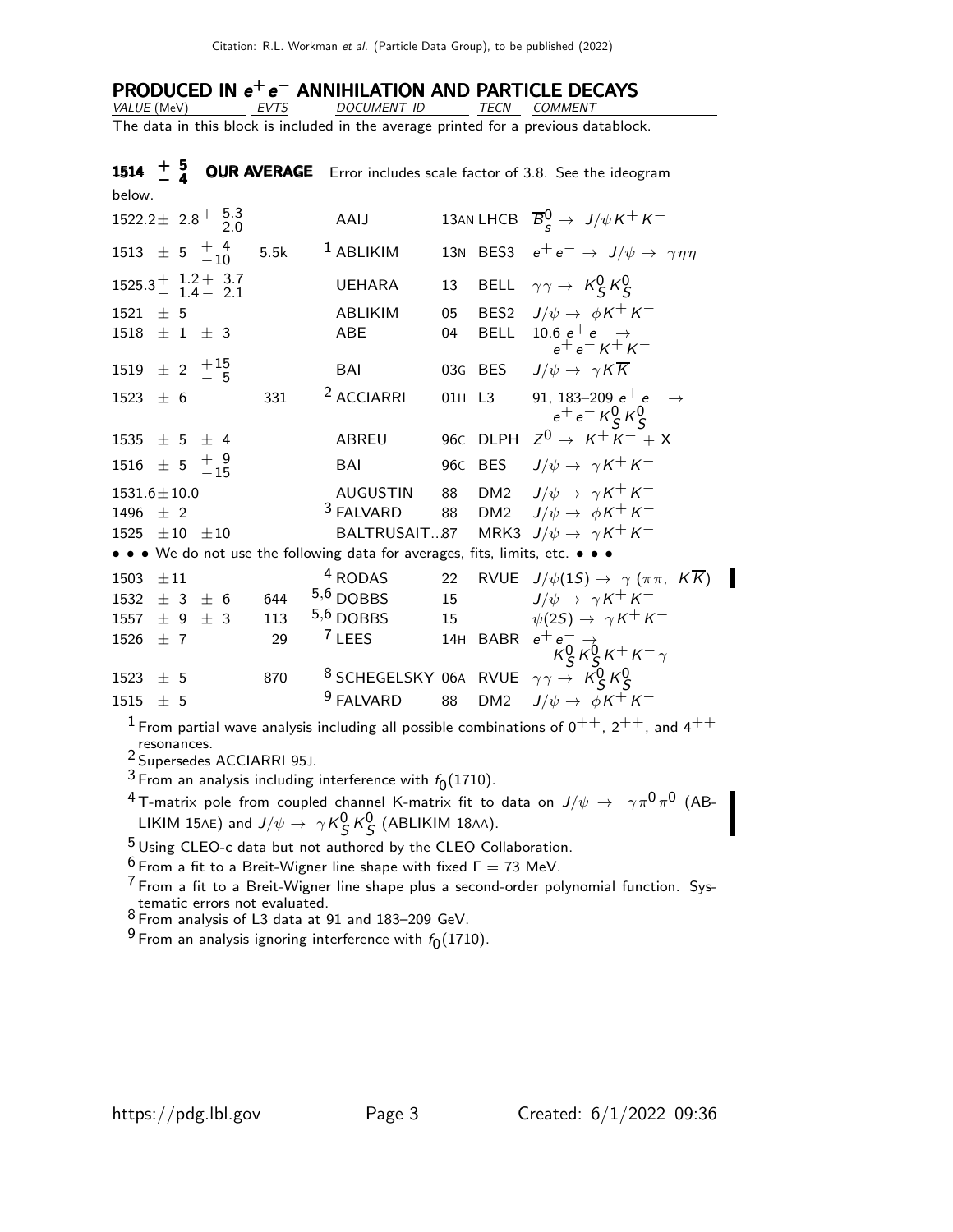

I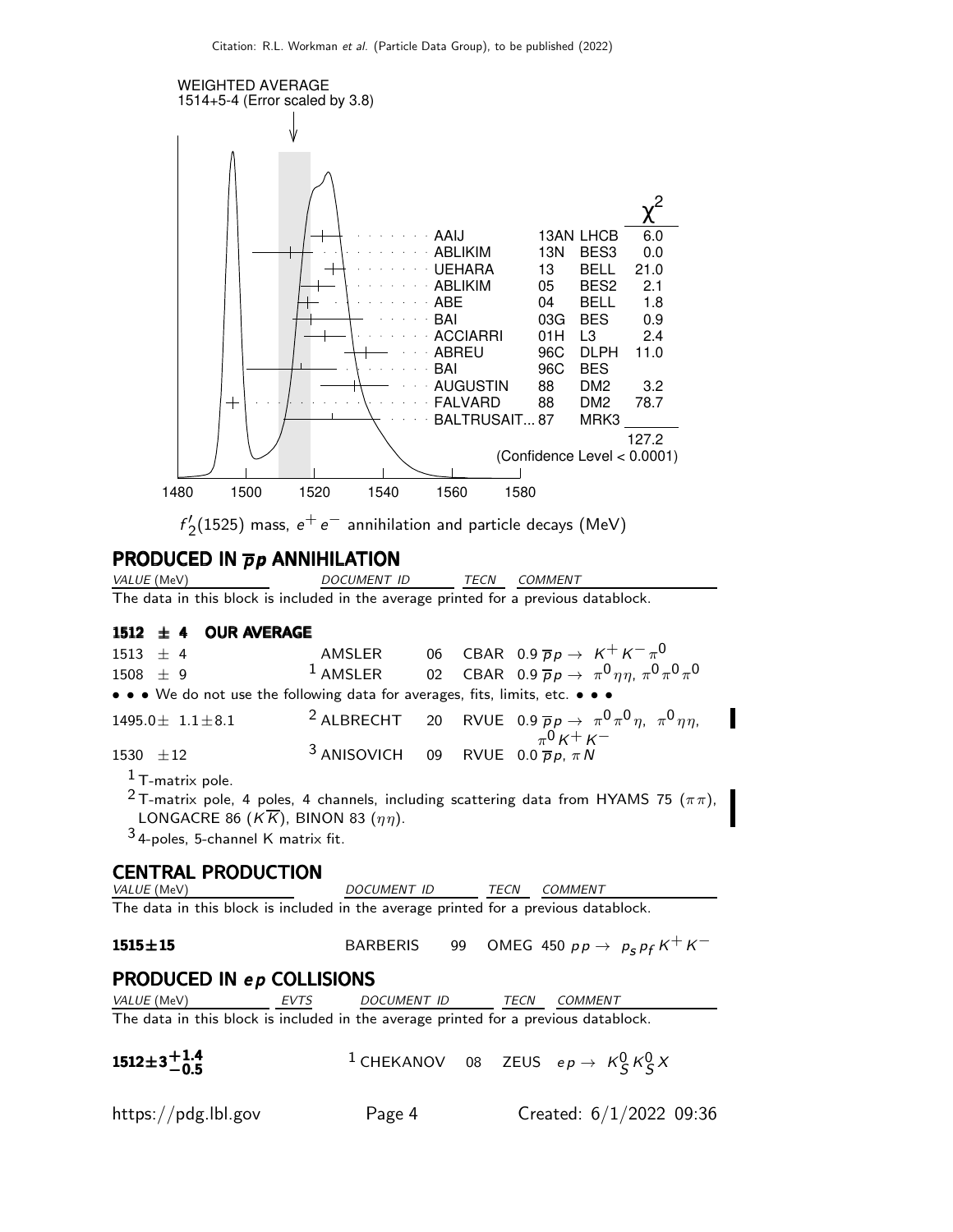• • • We do not use the following data for averages, fits, limits, etc. • • •

 $1537 + 9 \over 8$ 84  $^2$  CHEKANOV 04 ZEUS e $p \rightarrow K_S^0 K_S^0 X$ 

 $^1$  In the SU(3) based model with a specific interference pattern of the  $\it f_2(1270)$ ,  $\it a_2^0$  $\frac{0}{2}$ (1320), and  $f'$  $\frac{1}{2}$ (1525) mesons incoherently added to the  $f_{0}(1710)$  and non-resonant background. 2 Systematic errors not estimated.

### f ′  $\rm _2(1525)$  WIDTH

|                      | VALUE (MeV)                                        | DOCUMENT ID                                                                                                           |    |      | <b>COMMENT</b>                                                                                                  |
|----------------------|----------------------------------------------------|-----------------------------------------------------------------------------------------------------------------------|----|------|-----------------------------------------------------------------------------------------------------------------|
|                      |                                                    | 86 $\pm$ 5 OUR FIT Error includes scale factor of 2.2.                                                                |    |      |                                                                                                                 |
| $86.9^{+2.3}_{-2.1}$ |                                                    | <b>PDG</b>                                                                                                            | 18 |      | Average of width measurements                                                                                   |
|                      | <b>PRODUCED BY PION BEAM</b><br><i>VALUE</i> (MeV) | DOCUMENT ID                                                                                                           |    | TECN | COMMENT                                                                                                         |
|                      |                                                    |                                                                                                                       |    |      | 86.9 <sup><math>+</math></sup> 2.3 OUR AVERAGE Includes data from the 5 datablocks that follow this one.        |
|                      |                                                    | Error includes scale factor of 1.4. See the ideogram below.                                                           |    |      |                                                                                                                 |
|                      |                                                    | $\bullet \bullet \bullet$ We do not use the following data for averages, fits, limits, etc. $\bullet \bullet \bullet$ |    |      |                                                                                                                 |
|                      | $102 + 42$                                         |                                                                                                                       |    |      | TIKHOMIROV 03 SPEC 40.0 $\pi^{-}$ C $\rightarrow$ K <sub>S</sub> K <sub>S</sub> K <sub>S</sub> K <sub>I</sub> X |
|                      | $108 \frac{+}{2}$                                  | $1$ LONGACRE                                                                                                          |    |      | 86 MPS 22 $\pi^- p \to K^0_S K^0_S n$                                                                           |
|                      | $69 \tfrac{+22}{-16}$                              |                                                                                                                       |    |      | <sup>2</sup> CHABAUD 81 ASPK $6 \pi^- p \rightarrow K^+ K^- n$                                                  |
|                      | 137 $+23$<br>-21                                   |                                                                                                                       |    |      | CHABAUD 81 ASPK 18.4 $\pi^- p \rightarrow K^+ K^- n$                                                            |
| 150                  | $+83$<br>$-50$                                     | <b>GORLICH</b>                                                                                                        |    |      | 80 ASPK 17 $\pi^-$ ppolarized $\rightarrow$ $K^+K^-$ n                                                          |
| 165                  | $+42$                                              |                                                                                                                       |    |      | <sup>3</sup> CORDEN 79 OMEG 12-15 $\pi^- p \to \pi^+ \pi^- n$                                                   |
| 92                   | $^{+39}_{-22}$                                     |                                                                                                                       |    |      | <sup>4</sup> POLYCHRO 79 STRC $7 \pi^{-} p \rightarrow nK_S^0 K_S^0$                                            |

 $1$  From a partial-wave analysis of data using a K-matrix formalism with 5 poles.

2 CHABAUD 81 is a reanalysis of PAWLICKI 77 data.

 $3$  From an amplitude analysis where the  $f'$  $\frac{2}{2}$ (1525) width and elasticity are in complete disagreement with the values obtained from  $K K$  channel, making the solution dubious. <sup>4</sup> From a fit to the *D* with  $f_2(1270)$ - $f'_2$  $2(1525)$  interference. Mass fixed at 1516 MeV.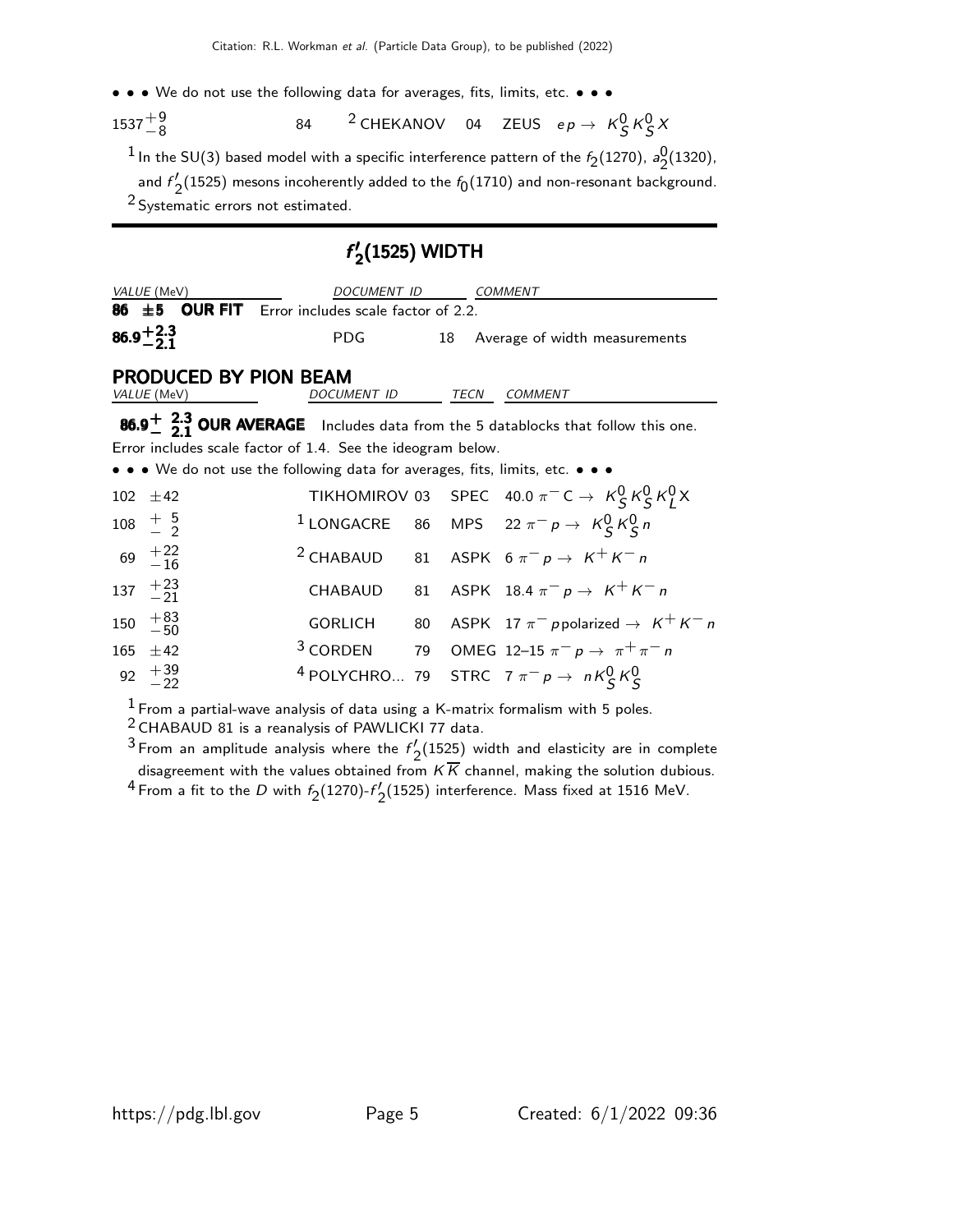

 $f'$  $\frac{1}{2}$ (1525) WIDTH (MeV)

## PRODUCED BY  $\kappa^\pm$  Beam

VALUE (MeV) EVTS DOCUMENT ID TECN COMMENT The data in this block is included in the average printed for a previous datablock.

### 82± 6 OUR AVERAGE

| $90 + 12$                                                                     |     |              |  |                                                                                                                    |
|-------------------------------------------------------------------------------|-----|--------------|--|--------------------------------------------------------------------------------------------------------------------|
| $73 + 18$                                                                     |     |              |  | ASTON 88D LASS 11 $K^- p \rightarrow K_S^0 K_S^0 \Lambda$<br>BOLONKIN 86 SPEC 40 $K^- p \rightarrow K_S^0 K_S^0 Y$ |
| $83 + 15$                                                                     |     |              |  | ARMSTRONG 83B OMEG 18.5 $K^- p \rightarrow K^- K^+ \Lambda$                                                        |
| $85 \pm 16$                                                                   | 650 |              |  | AGUILAR- 81B HBC 4.2 $K^- p \rightarrow AK^+K^-$                                                                   |
| $80^{+14}_{-11}$                                                              | 572 |              |  | ALHARRAN 81 HBC 8.25 $K^- p \rightarrow AK \overline{K}$                                                           |
| $72 + 25$                                                                     | 166 |              |  | EVANGELIS 77 OMEG 10 $K^- p \rightarrow K^+ K^- (\Lambda, \Sigma)$                                                 |
| $69 + 22$                                                                     | 100 |              |  | AGUILAR- 72B HBC 3.9,4.6 $K^- p \rightarrow K \overline{K}(\Lambda, \Sigma)$                                       |
| • • • We do not use the following data for averages, fits, limits, etc. • • • |     |              |  |                                                                                                                    |
| $92 + \frac{25}{16}$                                                          | 61  | <b>BINON</b> |  | 07 GAMS 32.5 $K^- p \rightarrow \eta \eta (\Lambda/\Sigma^0)$                                                      |
| $75 + 20$                                                                     |     | $1$ BARKOV   |  | 99 SPEC 40 $K^-p \rightarrow K_S^0 K_S^0 y$                                                                        |
| $62^{+19}_{-14}$                                                              | 123 |              |  | BARREIRO 77 HBC 4.15 $K^- p \rightarrow A K^0_S K^0_S$                                                             |
| $61 \pm 8$                                                                    | 120 |              |  | BRANDENB 76C ASPK 13 $K^- p \rightarrow K^+ K^- (\Lambda, \Sigma)$                                                 |
|                                                                               |     |              |  |                                                                                                                    |

1 Systematic errors not estimated.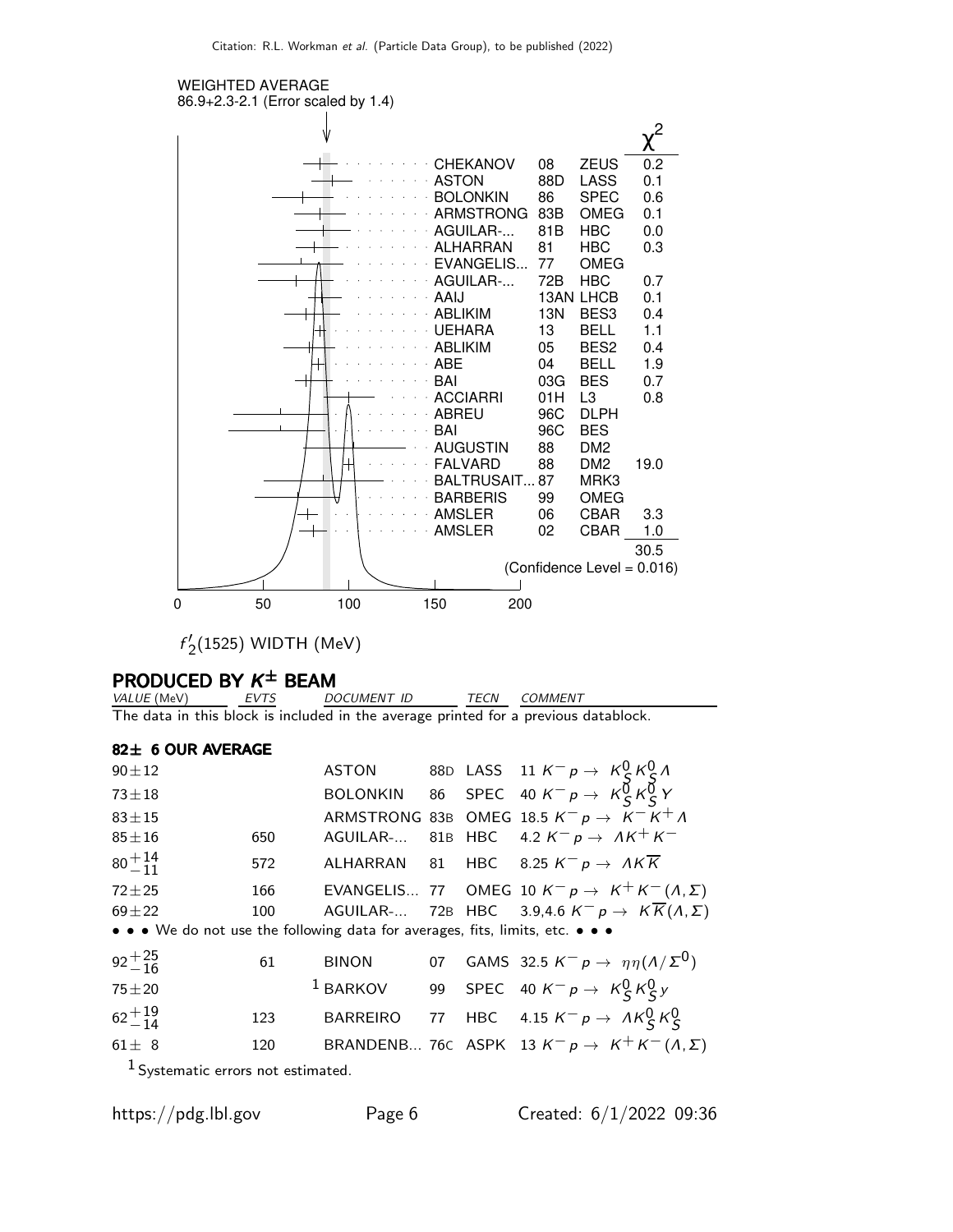# PRODUCED IN  $e^+e^-$  ANNIHILATION AND PARTICLE DECAYS

VALUE (MeV) EVTS DOCUMENT ID TECN COMMENT The data in this block is included in the average printed for a previous datablock.

**89.2** $\pm$  **3.4 OUR AVERAGE** Error includes scale factor of 1.8. See the ideogram below.  $84 \pm 6 \begin{array}{c} +10 \\ -5 \end{array}$ AAIJ 13AN LHCB  $\overline{B}_{s}^{0} \rightarrow J/\psi K^{+} K^{-}$  $75$   $\begin{array}{c} +12 \\ -10 \end{array}$   $\begin{array}{c} +16 \\ -8 \end{array}$ 5.5k <sup>1</sup> ABLIKIM 13N BES3  $e^+e^- \rightarrow J/\psi \rightarrow \gamma \eta \eta$  $82.9 + 2.1 + 3.3$ <br>2.2 - 2.0 UEHARA 13 BELL  $\gamma \gamma \rightarrow K_S^0 K_S^0$ 77  $\pm 15$  ABLIKIM 05 BES2  $J/\psi \rightarrow \phi K^+ K^ 82 \pm 2 \pm 3$  ABE 04 BELL  $10.6 e^+ e^- \rightarrow$  $e^+e^ K^+K^ 75 \pm 4 \begin{array}{c} +15 \\ -5 \end{array}$ BAI 03G BES  $J/\psi \rightarrow \gamma K \overline{K}$ 100  $\pm$ 15 331 <sup>2</sup> ACCIARRI 01H L3 91, 183–209 e<sup>+</sup> e<sup>−</sup> →  $e^+e^-$  K<sup>0</sup><sub>S</sub> K<sup>0</sup><sub>S</sub>  $60 \pm 20 \pm 19$  ABREU 96C DLPH  $Z^0 \rightarrow K^+ K^- + X$ 60  $\pm 23$   $+13$ <br>-20 BAI 96C BES  $J/\psi \to \gamma K^+ K^-$ 103  $\pm$ 30 AUGUSTIN 88 DM2  $J/\psi \rightarrow \gamma K^+ K^-$ <br>100  $\pm$  3  $^3$  FALVARD 88 DM2  $J/\psi \rightarrow \phi K^+ K^ 100 \pm 3$ 88 DM2  $J/\psi \rightarrow \phi K^+ K^-$ 85  $\pm$ 35 BALTRUSAIT...87 MRK3 J/ $\psi \rightarrow \gamma K^+ K^-$ • • • We do not use the following data for averages, fits, limits, etc. • • • 84  $\pm 15$  4 RODAS 22 RVUE  $J/\psi(1S) \rightarrow \gamma (\pi \pi,$  $K(\overline{K})$  $37 \pm 12$  29 <sup>5</sup> LEES 14H BABR  $e^+e^-_6 \rightarrow$  $\overline{K}^0_S \overline{K}^0_S K^+ K^-$ 104  $\pm$ 10 870 6 SCHEGELSKY 06A RVUE  $\gamma \gamma \rightarrow K_S^0 K_S^0$ 62  $\pm 10$  7 FALVARD 88 DM2  $J/\psi \rightarrow \phi K^+ K^-$ WEIGHTED AVERAGE 89.2+3.4-3.0 (Error scaled by 1.8) BALTRUSAIT... 87 MRK3 FALVARD 88 DM2 12.9 AUGUSTIN 88 DM2 BAI 96C BES ABREU 96C DLPH ACCIARRI 01H L3 0.5 BAI 03G BES 0.9 ABE 04 BELL 4.0 ABLIKIM 05 BES2 0.7 UEHARA 13 BELL 2.6 ABLIKIM 13N BES3 0.6 AAIJ 13AN LHCB 0.2 χ 2 22.4 (Confidence Level = 0.0021) 20 40 60 80 100 120 140 160

I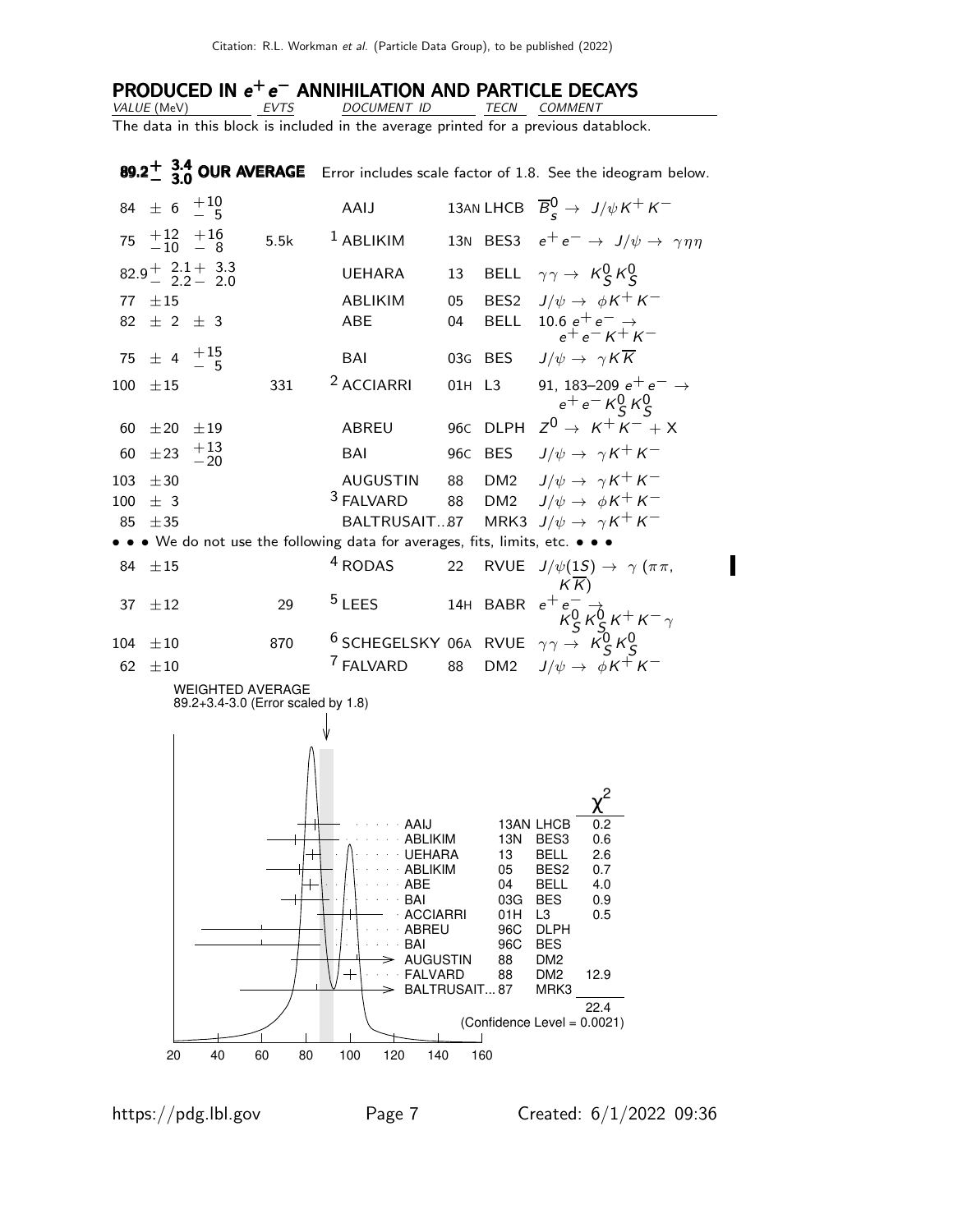- $1$  From partial wave analysis including all possible combinations of  $0^{++}$ ,  $2^{++}$ , and  $4^{++}$
- resonances.<br><sup>2</sup> Supersedes ACCIARRI 95J.
- <sup>3</sup> From an analysis including interference with  $f_0(1710)$ .
- $^4$ T-matrix pole from coupled channel K-matrix fit to data on  $J/\psi\,\rightarrow\,\,\,\gamma\pi^0\pi^0$  (AB-LIKIM 15AE) and  $J/\psi \rightarrow \gamma K_S^0 K_S^0$  (ABLIKIM 18AA).
- $^5$  From a fit to a Breit-Wigner line shape plus a second-order polynomial function. Systematic errors not evaluated. 6 From analysis of L3 data at 91 and 183–209 GeV.
- 
- $^7$  From an analysis ignoring interference with  $f_{\rm 0}(1710)$ .

f ′  $\frac{1}{2}$ (1525) width,  $e^+e^-$  annihilation and particle decays (MeV)

| <b>PRODUCED IN <math>\overline{p}p</math> ANNIHILATION</b>                                                                                                                                                                                                                                              |                           |  |  |                                                                                                                                  |  |
|---------------------------------------------------------------------------------------------------------------------------------------------------------------------------------------------------------------------------------------------------------------------------------------------------------|---------------------------|--|--|----------------------------------------------------------------------------------------------------------------------------------|--|
| VALUE (MeV)                                                                                                                                                                                                                                                                                             | DOCUMENT ID               |  |  | TECN COMMENT                                                                                                                     |  |
| The data in this block is included in the average printed for a previous datablock.                                                                                                                                                                                                                     |                           |  |  |                                                                                                                                  |  |
| <b>OUR AVERAGE</b><br>$77 \pm 5$                                                                                                                                                                                                                                                                        |                           |  |  |                                                                                                                                  |  |
|                                                                                                                                                                                                                                                                                                         |                           |  |  |                                                                                                                                  |  |
| $76 \pm 6$                                                                                                                                                                                                                                                                                              |                           |  |  | AMSLER 06 CBAR 0.9 $\overline{p}p \to K^+K^-\pi^0$<br>1 AMSLER 02 CBAR 0.9 $\overline{p}p \to \pi^0\eta\eta$ , $\pi^0\pi^0\pi^0$ |  |
| 79 $\pm$ 8                                                                                                                                                                                                                                                                                              |                           |  |  |                                                                                                                                  |  |
| • • • We do not use the following data for averages, fits, limits, etc. • • •                                                                                                                                                                                                                           |                           |  |  |                                                                                                                                  |  |
| $104.8 \pm 0.9 \pm 9.8$                                                                                                                                                                                                                                                                                 |                           |  |  | <sup>2</sup> ALBRECHT 20 RVUE 0.9 $\overline{p}p \rightarrow \pi^0 \pi^0 \eta$ , $\pi^0 \eta \eta$ ,                             |  |
| $128 \pm 20$                                                                                                                                                                                                                                                                                            | <sup>3</sup> ANISOVICH 09 |  |  | RVUE 0.0 $\pi^0 K^+ K^-$<br>RVUE 0.0 $\overline{p} p, \pi N$                                                                     |  |
| $1$ T-matrix pole.                                                                                                                                                                                                                                                                                      |                           |  |  |                                                                                                                                  |  |
| $3$ K-matrix, 4-poles, 5-channel fit.<br><b>CENTRAL PRODUCTION</b><br><i>VALUE</i> (MeV)<br><u> 1990 - Johann Barbara, politik eta politik eta politik eta politik eta politik eta politik eta politik eta p</u><br>The data in this block is included in the average printed for a previous datablock. | DOCUMENT ID TECN COMMENT  |  |  |                                                                                                                                  |  |
| $70 + 25$                                                                                                                                                                                                                                                                                               |                           |  |  | BARBERIS 99 OMEG 450 $pp \rightarrow p_s p_f K^+ K^-$                                                                            |  |
| <b>PRODUCED IN ep COLLISIONS</b>                                                                                                                                                                                                                                                                        |                           |  |  |                                                                                                                                  |  |
| VALUE (MeV) EVTS                                                                                                                                                                                                                                                                                        | DOCUMENT ID TECN COMMENT  |  |  |                                                                                                                                  |  |
| The data in this block is included in the average printed for a previous datablock.                                                                                                                                                                                                                     |                           |  |  |                                                                                                                                  |  |
| 83 $\pm$ 9 <sup><math>+5</math></sup>                                                                                                                                                                                                                                                                   |                           |  |  | <sup>1</sup> CHEKANOV 08 ZEUS $ep \rightarrow K_S^0 K_S^0 X$                                                                     |  |
| • • • We do not use the following data for averages, fits, limits, etc. • • •                                                                                                                                                                                                                           |                           |  |  |                                                                                                                                  |  |
| $50^{+34}_{-22}$                                                                                                                                                                                                                                                                                        |                           |  |  | 84 <sup>2</sup> CHEKANOV 04 ZEUS $ep \rightarrow K_S^0 K_S^0 X$                                                                  |  |

 $^1$  In the SU(3) based model with a specific interference pattern of the  $\mathit{f}_{2}(1270)$ ,  $\mathit{a}_{2}^{0}$  $\frac{0}{2}$ (1320), and  $f'$  $\chi_{2}^{\prime}(1525)$  mesons incoherently added to the  $f_{0}(1710)$  and non-resonant background.

<sup>2</sup> Systematic errors not estimated.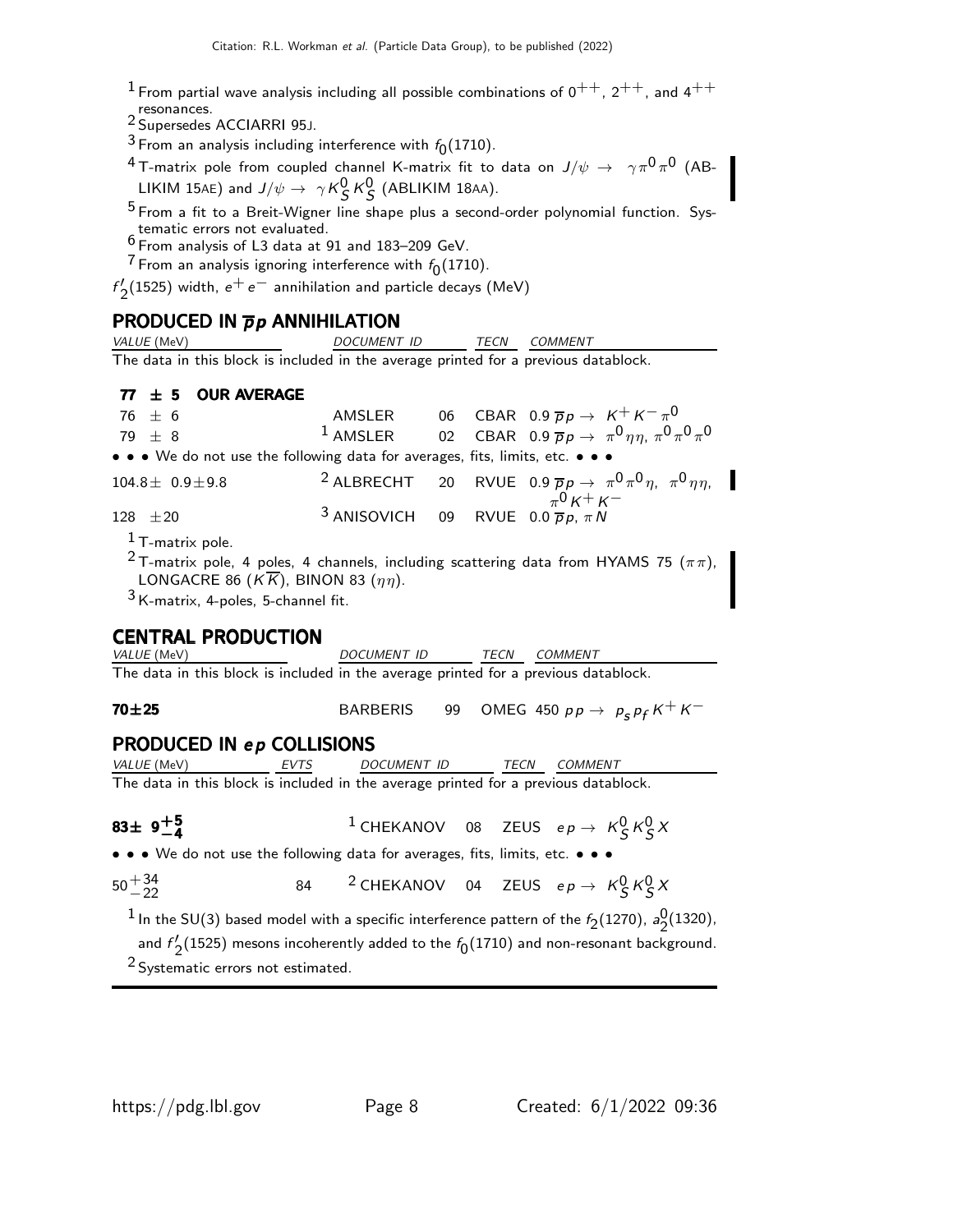|            | Mode                                      | Fraction $(\Gamma_i/\Gamma)$   | Scale factor |
|------------|-------------------------------------------|--------------------------------|--------------|
| $\Gamma_1$ | KΚ                                        | $(87.6 \pm 2.2)\%$             | 1.1          |
| $\Gamma_2$ | $\eta\eta$                                | $(11.6 \pm 2.2)\%$             | 1.1          |
| $\Gamma_3$ | $\pi\pi$                                  | $(8.3 \pm 1.6) \times 10^{-3}$ |              |
|            | $\Gamma_4$ $K\overline{K}$ * (892) + c.c. |                                |              |
| $\Gamma_5$ | $\pi K \overline{K}$                      |                                |              |
| $\Gamma_6$ | $\pi\pi\eta$                              |                                |              |
|            | $\Gamma_7$ $\pi^+ \pi^+ \pi^- \pi^-$      |                                |              |
| $\Gamma_8$ | $\gamma\gamma$                            | $(9.5 \pm 1.1) \times 10^{-7}$ |              |

### f ′  $\mathbf{Z}^{\prime}$ (1525) DECAY MODES

## CONSTRAINED FIT INFORMATION

An overall fit to the total width, 2 partial widths, a combination of partial widths obtained from integrated cross sections, and 3 branching ratios uses 17 measurements and one constraint to determine 5 parameters. The overall fit has a  $\chi^2\,=\,18.2$  for  $13$ degrees of freedom.

The following off-diagonal array elements are the correlation coefficients  $\left<\delta p_i\delta p_j\right>$ /( $\delta p_i\!\cdot\!\delta p_j$ ), in percent, from the fit to parameters  $p_i$ , including the branching fractions,  $x_i \equiv \Gamma_i/\Gamma_{\text{total}}$ . The fit constrains the  $x_i$  whose labels appear in this array to sum to one.

| $x_2$ | $-100$ |     |    |    |
|-------|--------|-----|----|----|
| $x_3$ | -6     | - 1 |    |    |
| $x_8$ | 19     | 19  | 1  |    |
|       |        |     | 0  |    |
|       |        | X7  | Хą | X8 |

|              | Mode           | Rate (MeV)                     | Scale factor |
|--------------|----------------|--------------------------------|--------------|
| $\Gamma_1$   | KK             | 75 $\pm$ 4                     | 1.8          |
| $\Gamma_2$   | $n\eta$        | 9.9 $\pm 1.9$                  | 1.1          |
| $\Gamma_3$   | $\pi\,\pi$     | $0.71 \pm 0.14$                | 1.1          |
| $\Gamma_{8}$ | $\gamma\gamma$ | $(8.2 \pm 0.9) \times 10^{-5}$ |              |

### f ′  $\gamma_{2}'$ (1525) PARTIAL WIDTHS

| $\Gamma(K\overline{K})$ |                                                        |      | Г1                                                          |
|-------------------------|--------------------------------------------------------|------|-------------------------------------------------------------|
| <i>VALUE</i> (MeV)      | DOCUMENT ID                                            | TECN | <i>COMMENT</i>                                              |
|                         | 75 $\pm$ 4 OUR FIT Error includes scale factor of 1.8. |      |                                                             |
| $63^{+6}_{-5}$          |                                                        |      | <sup>1</sup> LONGACRE 86 MPS 22 $\pi^- p \to K^0_S K^0_S n$ |

 $<sup>1</sup>$  From a partial-wave analysis of data using a K-matrix formalism with 5 poles.</sup>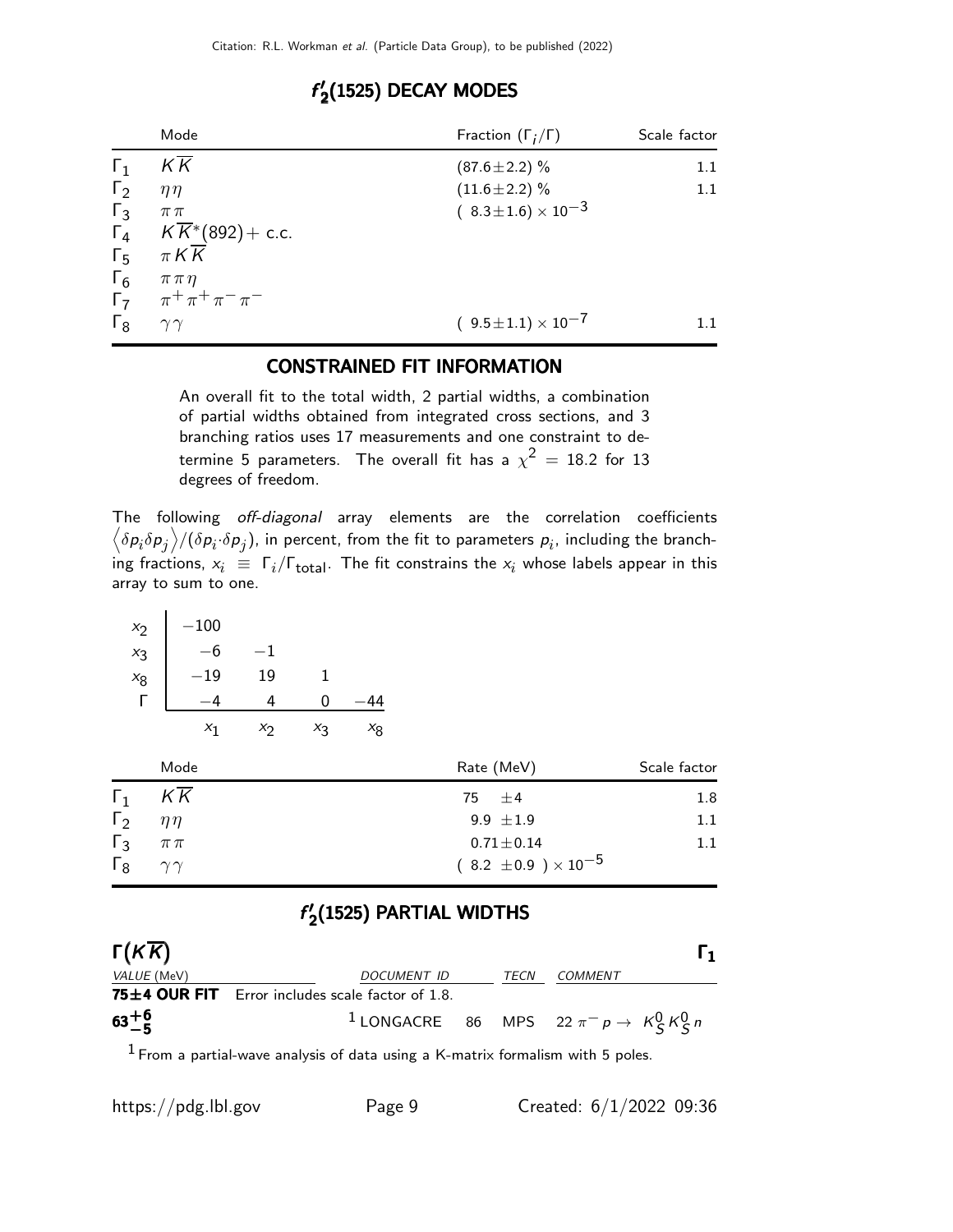| $\Gamma(\eta\eta)$                                                                                                                                                      |                     | $\Gamma_2$                                                                                                                          |  |
|-------------------------------------------------------------------------------------------------------------------------------------------------------------------------|---------------------|-------------------------------------------------------------------------------------------------------------------------------------|--|
| <i>VALUE</i> (MeV)<br>EVTS                                                                                                                                              | DOCUMENT ID         | TECN<br><b>COMMENT</b>                                                                                                              |  |
| <b>9.9<math>\pm</math>1.9 OUR FIT</b> Error includes scale factor of 1.1.<br>• • • We do not use the following data for averages, fits, limits, etc. • • •              |                     |                                                                                                                                     |  |
| $5.0 \pm 0.8$<br>870                                                                                                                                                    |                     | <sup>1</sup> SCHEGELSKY 06A RVUE $\gamma\gamma \rightarrow K_S^0 K_S^0$                                                             |  |
| 24 $\frac{+3}{-1}$                                                                                                                                                      |                     | <sup>2</sup> LONGACRE 86 MPS 22 $\pi^- p \to K_S^0 K_S^0 n$                                                                         |  |
| and SU(3) relations.<br>$2$ From a partial-wave analysis of data using a K-matrix formalism with 5 poles.                                                               |                     | $^{1}$ From analysis of L3 data at 91 and 183–209 GeV, using $\Gamma(f_\mathcal{O}'(1525)\to~K\overline{K})=68$ MeV                 |  |
| $\Gamma(\pi\pi)$                                                                                                                                                        |                     | $\Gamma_3$                                                                                                                          |  |
| VALUE (MeV)<br>EVTS                                                                                                                                                     | DOCUMENT ID         | COMMENT<br>TECN                                                                                                                     |  |
| 0.71±0.14 OUR FIT Error includes scale factor of 1.1.                                                                                                                   |                     |                                                                                                                                     |  |
| $1.4^{+1.0}_{-0.5}$                                                                                                                                                     |                     | <sup>1</sup> LONGACRE 86 MPS 22 $\pi^- p \to K_S^0 K_S^0 n$                                                                         |  |
| $\bullet\,\bullet\,\bullet\,$ We do not use the following data for averages, fits, limits, etc. $\bullet\,\bullet\,\bullet\,\bullet$                                    |                     |                                                                                                                                     |  |
| $0.2 \begin{array}{c} +1.0 \\ -0.2 \end{array}$<br>870                                                                                                                  |                     | <sup>2</sup> SCHEGELSKY 06A RVUE $\gamma\gamma \rightarrow K_S^0 K_S^0$                                                             |  |
| $^1$ From a partial-wave analysis of data using a K-matrix formalism with 5 poles.<br>and SU(3) relations.                                                              |                     | $^{2}$ From analysis of L3 data at 91 and 183–209 GeV, using F $(f'_{\mathcal{O}}(1525) \to~K\overline{K}) =$ 68 MeV                |  |
| $\Gamma(\gamma\gamma)$<br>VALUE (keV)<br>$0.082 \pm 0.009$ OUR FIT                                                                                                      | DOCUMENT ID         | $\Gamma_{8}$<br>TECN<br><b>COMMENT</b>                                                                                              |  |
| $\bullet\,\bullet\,\bullet\,$ We do not use the following data for averages, fits, limits, etc. $\bullet\,\bullet\,\bullet\,\bullet$                                    |                     |                                                                                                                                     |  |
| 870<br>$0.13 \pm 0.03$                                                                                                                                                  |                     | <sup>1</sup> SCHEGELSKY 06A RVUE $\gamma \gamma \rightarrow K_S^0 K_S^0$                                                            |  |
| and SU(3) relations.                                                                                                                                                    |                     | $^{-1}$ From analysis of L3 data at 91 and 183–209 GeV, using $\Gamma(f_\mathcal{O}'(1525)\to~K\overline{K})=68$ MeV                |  |
| $\Gamma(K\overline{K})/\Gamma_{\rm total}$<br>VALUE                                                                                                                     | DOCUMENT ID         | $\Gamma_1/\Gamma$<br>TECN<br>COMMENT                                                                                                |  |
| • • • We do not use the following data for averages, fits, limits, etc. • • •                                                                                           |                     |                                                                                                                                     |  |
| $0.746 \pm 0.002 \pm 0.166$                                                                                                                                             |                     | <sup>1</sup> ALBRECHT 20 RVUE 0.9 $\overline{p}p \rightarrow \pi^0 \pi^0 \eta$<br>$\pi^0$ nn. $\pi^0$ K <sup>+</sup> K <sup>-</sup> |  |
| $^1$ Residue from T-matrix pole, 4 poles, 4 channels, including scattering data from<br>HYAMS 75 $(\pi \pi)$ , LONGACRE 86 $(K\overline{K})$ , BINON 83 $(\eta \eta)$ . |                     |                                                                                                                                     |  |
| $f'_{2}(1525) \Gamma(i)\Gamma(\gamma\gamma)/\Gamma(\text{total})$                                                                                                       |                     |                                                                                                                                     |  |
| $\Gamma(K\overline{K})\,\times\,\Gamma(\gamma\gamma)/\Gamma_{\rm total}$<br>VALUE (keV)<br>EVTS<br>$0.072 \pm 0.007$ OUR FIT<br>0.072 ±0.007 OUR AVERAGE                | DOCUMENT ID         | $\Gamma_1\Gamma_8/\Gamma$<br>TECN<br>COMMENT                                                                                        |  |
| $0.048$ $+0.067$ $+0.108$<br>-0.008 -0.012                                                                                                                              | 13<br><b>UEHARA</b> | BELL $\gamma \gamma \rightarrow K_S^0 K_S^0$                                                                                        |  |
| $0.0564 \pm 0.0048 \pm 0.0116$                                                                                                                                          | ABE<br>04           | 10.6 $e^+e^- \rightarrow$<br>$e^+e^ \overline{\phantom{1}}$<br><b>BELL</b>                                                          |  |
| https://pdg.lbl.gov                                                                                                                                                     | Page 10             | Created: $6/1/2022$ 09:36                                                                                                           |  |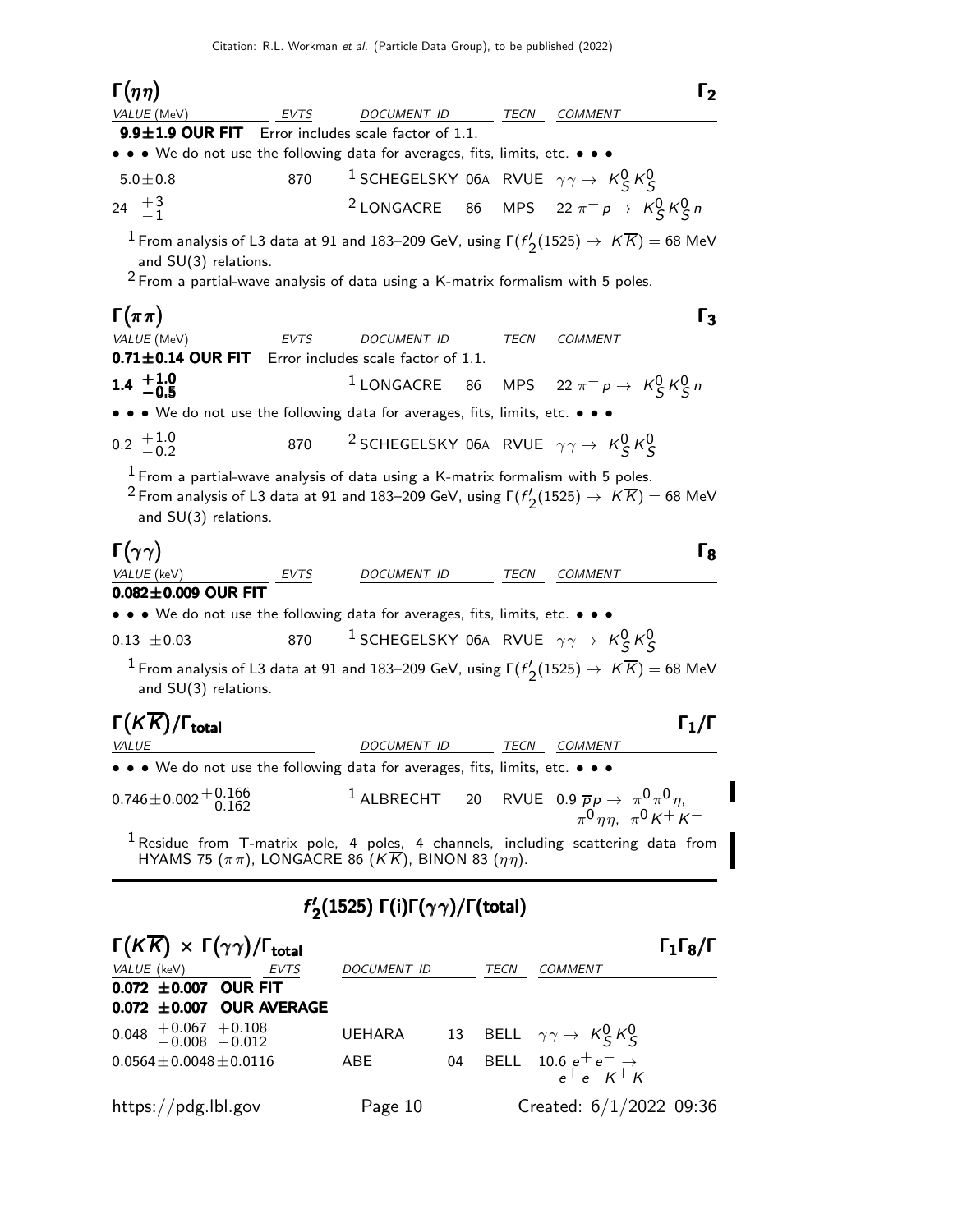|                                                                                                                               |                                                          | $0.076 \pm 0.006 \pm 0.011$ 331 |  | $1$ ACCIARRI                                                            |  |  | 01H L3 $e^+e^- \rightarrow e^+e^- K^0_S K^0_S$ |  |  |
|-------------------------------------------------------------------------------------------------------------------------------|----------------------------------------------------------|---------------------------------|--|-------------------------------------------------------------------------|--|--|------------------------------------------------|--|--|
|                                                                                                                               | $0.067 \pm 0.008 \pm 0.015$                              |                                 |  | <sup>2</sup> ALBRECHT                                                   |  |  | 90G ARG $e^+e^- \rightarrow e^+e^- K^+ K^-$    |  |  |
|                                                                                                                               | $0.11 \quad {}^{+0.03}_{-0.02} \quad {}^{+0.02}_{-0.02}$ |                                 |  | <b>BEHREND</b>                                                          |  |  | 89C CELL $e^+e^- \to e^+e^- K^0_S K^0_S$       |  |  |
|                                                                                                                               | $0.10$ $+0.04$ $+0.03$<br>$-0.03$ $-0.02$                |                                 |  | <b>BERGER</b>                                                           |  |  | 88 PLUT $e^+e^- \to e^+e^- K^0_S K^0_S$        |  |  |
|                                                                                                                               | $0.12 \pm 0.07 \pm 0.04$                                 |                                 |  | $2$ AIHARA                                                              |  |  | 86B TPC $e^+e^- \rightarrow e^+e^- K^+ K^-$    |  |  |
|                                                                                                                               | $0.11 \pm 0.02 \pm 0.04$                                 |                                 |  | <sup>2</sup> ALTHOFF 83 TASS $e^+e^- \rightarrow e^+e^- K \overline{K}$ |  |  |                                                |  |  |
| • • • We do not use the following data for averages, fits, limits, etc. • • •                                                 |                                                          |                                 |  |                                                                         |  |  |                                                |  |  |
| <sup>3</sup> ALBRECHT 90G ARG $e^+e^- \rightarrow e^+e^- K^+ K^-$<br>$0.0314 \pm 0.0050 \pm 0.0077$                           |                                                          |                                 |  |                                                                         |  |  |                                                |  |  |
| <sup>1</sup> Supersedes ACCIARRI 95J. From analysis of L3 data at 91 and 183-209 GeV,<br>21 Islam am thaobhanach ba alemannad |                                                          |                                 |  |                                                                         |  |  |                                                |  |  |

 $\frac{\gamma}{2}$ (1525) BRANCHING RATIOS

I

Using an incoherent background. 3 Using a coherent background.

f ′

## Γ $(\eta \eta)/\Gamma_{\text{total}}$  Γ $_2/\Gamma$ DOCUMENT ID TECN COMMENT • • • We do not use the following data for averages, fits, limits, etc. • • •  $0.059 \pm 0.003 \pm 0.026$  1 ALBRECHT 20 RVUE  $0 \pi^0 \eta$ ,  $\pi^{0}$  $\eta \eta$ ,  $\pi^{0}$  K<sup>+</sup> K<sup>-</sup> seen UEHARA 10A BELL 10.6  $e^+e^- \rightarrow e^+e^-\eta\eta$ <br>0.10 +0.03 <sup>2</sup> PROKOSHKIN 91 GAM4 300  $\pi^- p \rightarrow \pi^- p\eta\eta$ 0.10  $\pm$ 0.03 <sup>2</sup> PROKOSHKIN 91 GAM4 300  $\pi^-$  p  $\rightarrow \pi^-$  p  $\eta\eta$  $<sup>1</sup>$  Residue from T-matrix pole, 4 poles, 4 channels, including scattering data from</sup> HYAMS 75  $(\pi \pi)$ , LONGACRE 86  $(K\overline{K})$ , BINON 83  $(\eta \eta)$ . <sup>2</sup> Combining results of GAM4 with those of WA76 on  $K\overline{K}$  central production and results of CBAL, MRK3 and DM2 on  $J/\psi \rightarrow \gamma \eta \eta$ . Γ $(\eta \eta)/\Gamma(K\overline{K})$  Γ<sub>2</sub>/Γ<sub>1</sub> VALUE CL% EVTS DOCUMENT ID TECN COMMENT  $0.132 \pm 0.028$  OUR FIT  $0.115\pm0.028$  OUR AVERAGE  $0.119 \pm 0.015 \pm 0.036$  61 <sup>1</sup> BINON 07 GAMS 32.5 K<sup>-</sup> p →  $\eta \eta(\Lambda/\Sigma^0)$ 0.11  $\pm$ 0.04 <sup>2</sup> PROKOSHKIN 91 GAM4 300  $\pi^-$  p  $\rightarrow \pi^-$  p $\eta\eta$ • • • We do not use the following data for averages, fits, limits, etc.  $< 0.14$  90 BARBERIS 00E 450 pp  $\rightarrow$  p<sub>f</sub>  $\eta \eta p_{s}$  $< 0.14$  90 BARBERIS 00E 450  $p p \rightarrow p$ <br> $< 0.50$  BARNES 67 HBC 4.6,5.0 K<sup>−</sup> p <sup>1</sup> Using the compilation of the cross sections for  $f'$ .  $\binom{1}{2}$ (1525) production in  $K^-$  p collisions  $^2$  from ASTON 88D.<br><sup>2</sup> Combining results of GAM4 with those of WA76 on  $K \overline{K}$  central production and results of CBAL, MRK3 and DM2 on  $J/\psi \rightarrow \gamma \eta \eta$ .  $\Gamma(\pi \pi)/\Gamma_{\text{total}}$  Γ3/Γ  $\Gamma$ <sub>total</sub>Γ<sub>3</sub>/Γ VALUE (units  $10^{-2}$ ) CL% DOCUMENT ID TECN COMMENT  $0.83\pm0.16$  OUR FIT  $0.75\pm0.16$  OUR AVERAGE 0.7  $\pm$ 0.2 COSTA 80 OMEG 10  $\pi^-$  p →  $K^+ K^-$  n 2.7  $+7.1$ <br> $-1.3$  $1$  GORLICH 80 ASPK 17,18  $\pi^- p$  $0.75 \pm 0.25$   $1,2$  MARTIN 79 RVUE https://pdg.lbl.gov Page 11 Created: 6/1/2022 09:36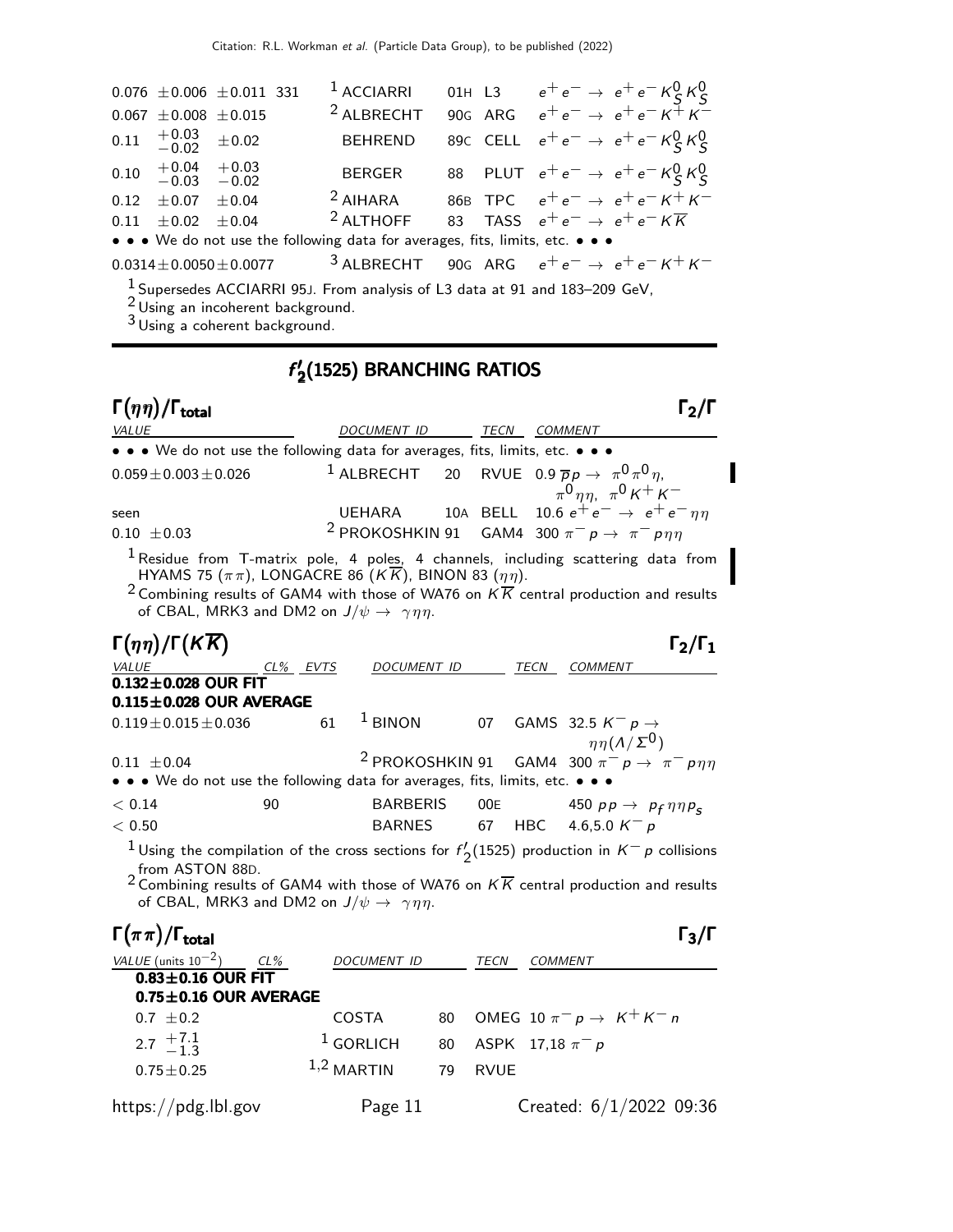• • • We do not use the following data for averages, fits, limits, etc. • • •

| 3.4 $\pm 1.5$ $\pm 1.0$ |    |  | <sup>3</sup> ALBRECHT 20 RVUE 0.9 $\overline{p}p \rightarrow \pi^0 \pi^0 \eta$ , $\pi^0 \eta \eta$ , |
|-------------------------|----|--|------------------------------------------------------------------------------------------------------|
|                         |    |  | $_{\pi}0_{K}$ + $_{K}$ -                                                                             |
| < 6                     | 95 |  | AGUILAR- 81B HBC 4.2 $K^- p \rightarrow AK^+K^-$                                                     |
| 19<br>$+3$              |    |  | CORDEN 79 OMEG 12-15 $\pi^- p \to \pi^+ \pi^- n$                                                     |
| < 4.5                   | 95 |  | BARREIRO 77 HBC 4.15 $K^- p \rightarrow A K^0_S K^0_S$                                               |
| $1.2 \pm 0.4$           |    |  | <sup>1</sup> PAWLICKI 77 SPEC $6 \pi N \rightarrow K^+ K^- N$                                        |
| < 6.3                   | 90 |  | BRANDENB 76C ASPK 13 $K^- p \rightarrow K^+ K^-(\Lambda, \Sigma)$                                    |
| < 0.86                  |    |  | <sup>1</sup> BEUSCH 75B OSPK 8.9 $\pi^- p \to K^0 \overline{K}^0 n$                                  |

 $^1$  Assuming that the  $f_c'$  $\frac{1}{2}$ (1525) is produced by an one-pion exchange production mechanism.

<sup>2</sup> MARTIN 79 uses the PAWLICKI 77 data with different input value of the  $f_c$  $2^{'}$ (1525)  $\rightarrow$  $K\overline{K}$  branching ratio.

 $^3$  Residue from T-matrix pole, 4 poles, 4 channels, including scattering data from HYAMS 75  $(\pi \pi)$ , LONGACRE 86  $(KK)$ , BINON 83  $(\eta \eta)$ .

| $\Gamma(\pi\pi)/\Gamma(K\overline{K})$<br><i>VALUE</i><br>$0.0094 \pm 0.0018$ OUR FIT                                 |        | DOCUMENT ID                      |    | TECN       | <b>COMMENT</b>                              | $\Gamma_3/\Gamma_1$              |
|-----------------------------------------------------------------------------------------------------------------------|--------|----------------------------------|----|------------|---------------------------------------------|----------------------------------|
| $0.075 \pm 0.035$                                                                                                     |        | AUGUSTIN                         | 87 |            | DM2 $J/\psi \rightarrow \gamma \pi^+ \pi^-$ |                                  |
| $\lceil \Gamma(K\overline{K}^*(892) + \text{c.c.}) + \Gamma(\pi K \overline{K}) \rceil / \Gamma(K\overline{K})$       |        |                                  |    |            |                                             | $(\Gamma_4 + \Gamma_5)/\Gamma_1$ |
| $CL\%$<br><b>VALUE</b>                                                                                                |        | DOCUMENT ID                      |    | TECN       | <b>COMMENT</b>                              |                                  |
| • • • We do not use the following data for averages, fits, limits, etc. • • •                                         |        |                                  |    |            |                                             |                                  |
| < 0.35                                                                                                                | 95     | AGUILAR- 72B HBC 3.9,4.6 $K^- p$ |    |            |                                             |                                  |
| ${<}0.4$                                                                                                              | 67     | AMMAR                            | 67 | <b>HBC</b> |                                             |                                  |
| $\Gamma(\pi \pi \eta)/\Gamma(K\overline{K})$                                                                          |        |                                  |    |            |                                             | $\Gamma_6/\Gamma_1$              |
| VALUE                                                                                                                 | CL%    | <i>DOCUMENT ID</i>               |    | TECN       | <b>COMMENT</b>                              |                                  |
| $\bullet \bullet \bullet$ We do not use the following data for averages, fits, limits, etc. $\bullet \bullet \bullet$ |        |                                  |    |            |                                             |                                  |
| < 0.41                                                                                                                | 95     | AGUILAR- 72B HBC 3.9,4.6 $K^- p$ |    |            |                                             |                                  |
| <0.3                                                                                                                  | 67     | AMMAR                            | 67 | <b>HBC</b> |                                             |                                  |
| $\Gamma(\pi^+\pi^+\pi^-\pi^-)/\Gamma(K\overline{K})$                                                                  |        |                                  |    |            |                                             | $\Gamma_7/\Gamma_1$              |
| VALUE                                                                                                                 | $CL\%$ | DOCUMENT ID                      |    | TECN       | <b>COMMENT</b>                              |                                  |
| • • • We do not use the following data for averages, fits, limits, etc. • • •                                         |        |                                  |    |            |                                             |                                  |
| < 0.32                                                                                                                | 95     | AGUILAR- 72B HBC                 |    |            | 3.9,4.6 $K^-$ p                             |                                  |

### f ′  $\mathbf{Z}^{\prime}$ (1525) REFERENCES

| RODAS        |     | 22 EPJ C82 80       | A. Rodas et al.                | (JPAC Collab.)           |
|--------------|-----|---------------------|--------------------------------|--------------------------|
| ALBRECHT     | 20  | EPJ C80 453         | M. Albrecht et al.             | (Crystal Barrel Collab.) |
| ABLIKIM      |     | 18AA PR D98 072003  | M. Ablikim et al.              | (BESIII Collab.)         |
| PDG.         | 18  | PR D98 030001       | M. Tanabashi et al.            | (PDG Collab.)            |
| ABLIKIM      |     | 15AE PR D92 052003  | M. Ablikim et al.              | (BESIII Collab.)         |
| <b>DOBBS</b> |     | 15 PR D91 052006    | S. Dobbs et al.                | (NWES)                   |
| LEES         |     | 14H PR D89 092002   | J.P. Lees et al.               | (BABAR Collab.)          |
| AAIJ         |     | 13AN PR D87 072004  | R. Aaij et al.                 | (LHCb Collab.)           |
| ABLIKIM      | 13N | PR D87 092009       | M. Ablikim et al.              | (BESIII Collab.)         |
| UEHARA       |     | 13 PTEP 2013 123C01 | S. Uehara et al.               | (BELLE Collab.)          |
| UEHARA       |     | 10A PR D82 114031   | S. Uehara et al.               | (BELLE Collab.)          |
| ANISOVICH    |     | 09 IJMP A24 2481    | V.V. Anisovich, A.V. Sarantsev |                          |
| CHEKANOV     | 08  | PRL 101 112003      | S. Chekanov <i>et al.</i>      | (ZEUS Collab.)           |
|              |     |                     |                                |                          |

https://pdg.lbl.gov Page 12 Created: 6/1/2022 09:36